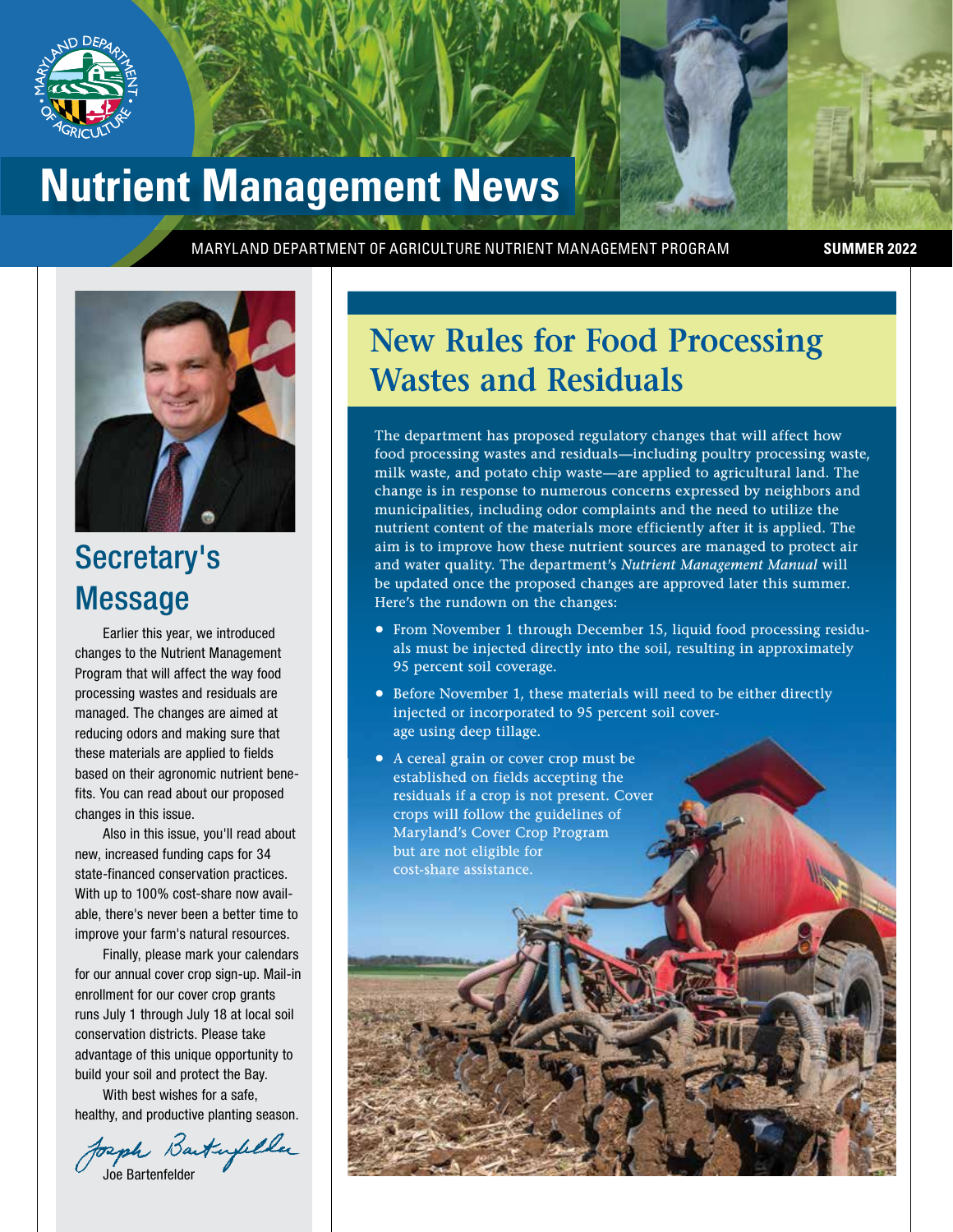## TIMELY NUTRIENT MANAGEMENT TIPS

from the University of Maryland Agricultural Nutrient Management Program

#### *by Emileigh Lucas, M.S., C.C.A.*

#### **Start Planning Sidedress Applications**

This year, split nitrogen applications are important for environmental and economic reasons. With fertilizer prices at record highs, splitting your nitrogen (N) fertilizer applications is a sound method to reduce losses.

#### **PSNT for Corn Growers**

The Pre-Sidedress Nitrogen Test (PSNT) can help you determine how much nitrogen (N) is available in the soil prior to sidedressing. It is most useful in fields with a history of organic N applications and where legume forages or cover crops (e.g., clover or alfalfa) have been recently grown. The PSNT requires a soil sample that can be tested for free by your local University of Maryland Extension office or at a nominal cost by most soil testing labs. Depending on the results of the PSNT, you may be able to skip a nitrogen application on your corn crop. This will save time and resources and reduce environmental losses. Read the PSNT fact sheet at go.umd.edu/PSNT

### **Benefits of Sidedressing**

In general, "spoon-feeding" nutrients to crops at the right time in the growing season is the best way to meet crop demand and reduce losses. Check your nutrient management plan to see recommended application splits for growing crops.

#### **Calibrate Your Spreader**

If you use organic nutrient sources (manure, biosolids, compost), calibrate your spreader. Calibration is the best way to determine if your spreader rate matches the nutrient application you want. Proper calibration and testing of the organic source will also save time, resources, and environmental losses. Be sure to calibrate your spreader the next time you apply manure. Several reliable methods are outlined at extension.umd.edu/resource/ manure-spreader-calibration Contact your county Extension advisor for additional guidance and assistance.

### **Record Keeping Reminders**

During this busy time of year, remember to keep track of nutrient applications for each field and keep your fertilizer receipts somewhere safe. If you prefer to use pen and paper, ask for a handy record keeping booklet at your local Extension office or email your request to erosso@umd.edu Alternatively, you might want to develop a spreadsheet to keep track of nutrient applications. You will thank yourself later when it's time to fill out your AIR.



**Maintain Good Yield Records**  As you harvest small grains, keep your receipts from the grain elevator or records from your yield monitor handy. You can also calculate yield if you know a few details and the volume harvested. See the "Record Keeping" section of our website (go.umd.edu/plan-writing-tools) for helpful calculation sheets.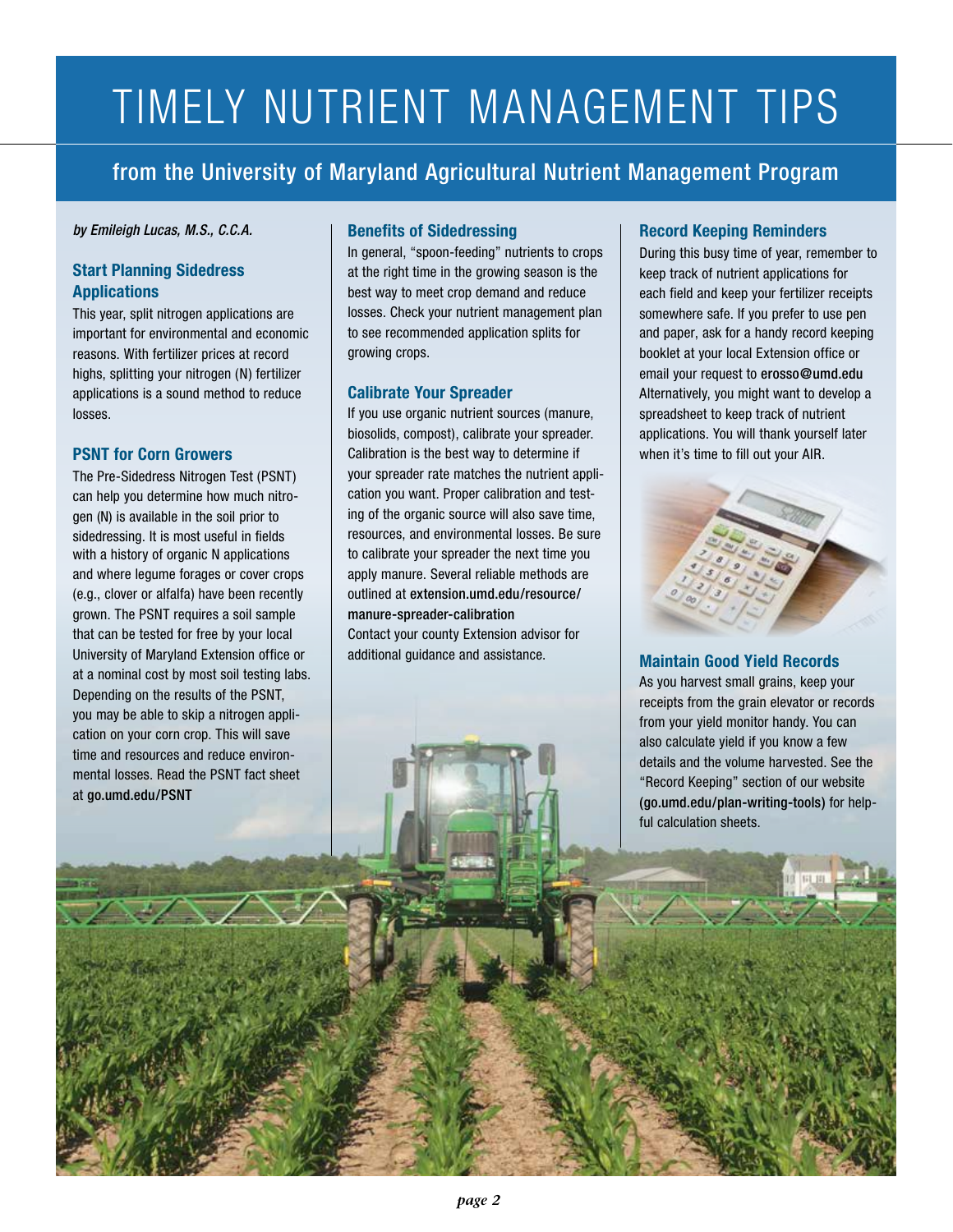### **Stay Alert FOR BIRD FLU**



Avian Flu made headlines this winter across a wide swath of the United States. Between February 23 and March 18, six farms on Maryland's Upper Eastern Shore and Delaware were impacted by Highly Pathogenic Avian Flu (HPAI). The disease can be devastating to commercial and backyard flocks and is usually transmitted by migrating and wild birds. Last month, the disease killed more than 100 black vultures in Harford County. The bottom line is that Avian Flu is still out there. Follow these steps to help manage wildlife and keep Avian Flu off your farm:

- Keep mortality and compost piles covered at all times.  $\blacktriangledown$
- Remove standing water adjacent to poultry houses.
- Prune or remove plants from banks of artificial water structures. 3
- Regularly check and repair damaged screens on windows and doors and holes in barn walls.  $\blacklozenge$
- Don't feed wildlife. Remove spilled or uneaten feed immediately and ensure feed storage units are secure and free of holes.  $\overline{\mathbf{v}}$
- Install decoys and scare devices and move them often so wildlife do not get used to them.  $\overline{\mathbf{v}}$

For more info and the latest updates, go to **news.maryland.gov/mda/ bird-flu-blog/**



# MACS Raises Funding Caps

Are you on the fence about installing a needed conservation practice? Here's some news that could make your project more affordable. MDA has raised the cost-share funding cap for 34 conservation practices financed through the Maryland Agricultural Water Quality Cost-Share Program (MACS). Many of these practices can help you comply with your Nutrient Management Plan. These practices now qualify for up to \$75,000 in cost-share funding per project. Please contact your local soil conservation district to get your project started.

### **Qualified Practices**

- Poultry Mortality Composting
- Conservation Cover
- Contour Farming
- Contour Orchard
- Critical Area Planting
- Sediment Basin
- Waste Treatment Lagoon
- Diversion
- Roofs and Covers
- Sediment Control Pond
- Windbreak Establishment
- **Silvopasture**
- **Fencing**
- Field Border
- Riparian Herbaceous Cover
- Riparian Forest Buffer
- **Filter Strip**
- Grade Stabilization Structure
- Grassed Waterway
- Hedgerow Planting
- Lined Waterway or Outlet
- Pasture Management
- Roof Runoff Structure
- Heavy Use Area Protection
- Spring Development
- **Stream Crossing**
- Strip Cropping, Contour
- Strip Cropping, Field
- Structure Water Control
- **Terrace System**
- Watering Facility
- Vegetated Treatment Area
- Water Well
- Wetland Restoration



### New Fine Schedule Now in Effect

Farmers who missed the March 1 reporting deadline to submit their Annual Implementation Reports (AIRs) can now be fined up to \$1,000 for late or missing reports. The new fine schedule was passed by the Maryland General Assembly in 2019 and is now in effect for Maryland farmers regulated by the Nutrient Management Program. *Please note: Paying a fine does not relinquish the obligation to submit an AIR.*

• 30 days late: **\$250 fine** • 60 days late: **\$500 fine** • 90 days late: **\$1,000 fine**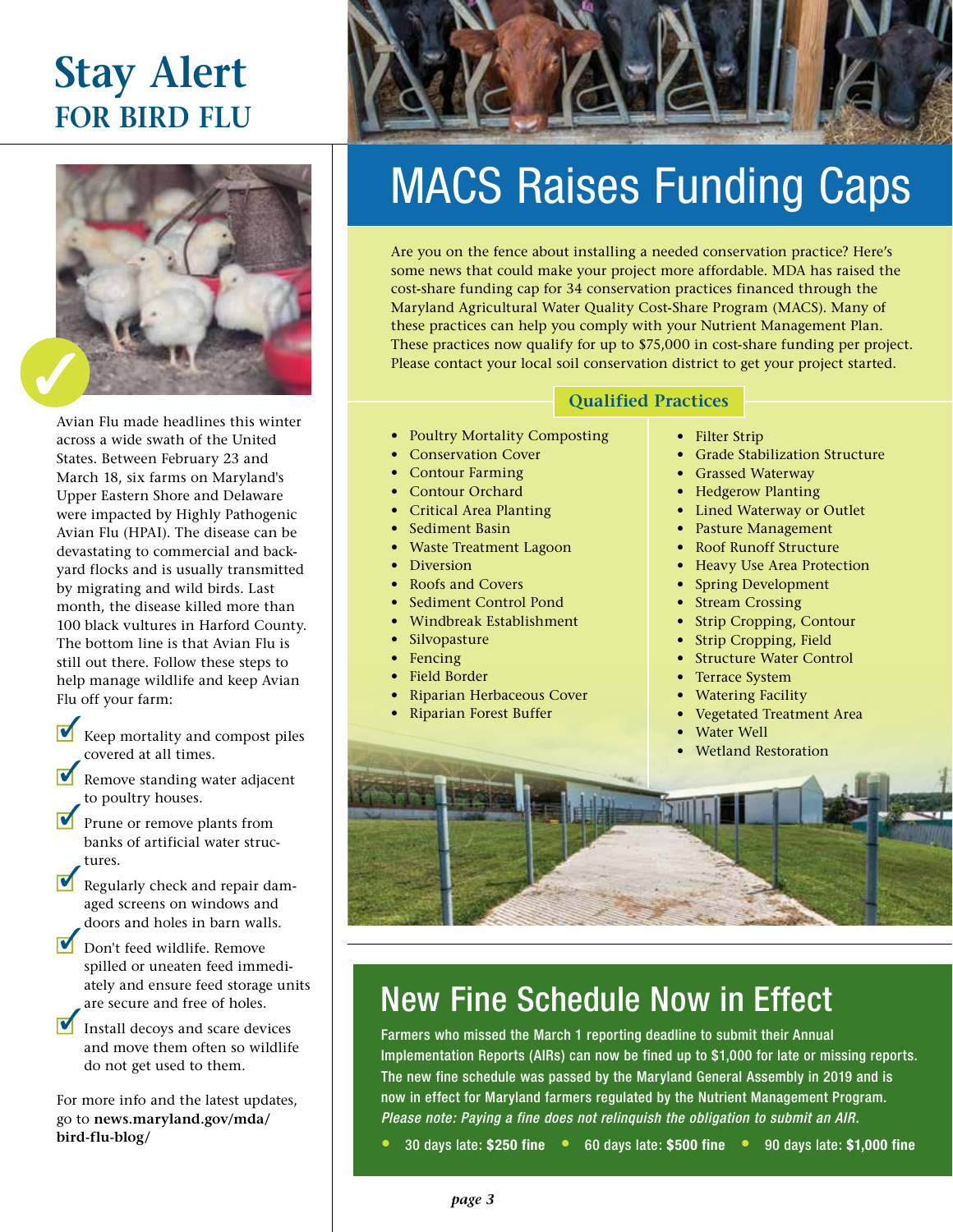### **Hello & Welcome!**

# **2 Cover Crop Sig** Cover Crop Sign-Up: July 1-18

Meet Nick Miller, the new nutrient management specialist for Baltimore, Cecil, and Harford counties. Nick brings a wealth of farming experience to MDA. He has managed farms in Maryland and Virginia for 10 years and is the co-founder of Good Dog Farm in Baltimore County. An experienced ag educator, he has a Master of Science degree in Agronomy from the University of Florida with a concentration in Agroecology. Contact Nick at 410-991-3114 or nicholas.miller@ maryland.gov





Mail-in registration for this year's cover crop sign-up runs July 1 through July 18, 2022, at local soil conservation district offices.

This is your chance to apply for grants to plant cover crops in your fields this fall to protect local water quality and boost your soil's health. If you participated in last year's cover crop program, check your mailbox for an application packet. Beginning July 1, you can download applications and instructions at **mda.maryland.gov/conservation** 

### **New in 2022...**

- The base rate for incorporated seed is now\$55/acre.
- The incentive payment to plant rye and mixed species has increased to \$15/acre.
- For more planting options and higher incentives, check out our new Cover Crop Plus option. This program is available to farmers who sign a 3-year cover crop commitment. Ask your local SCD about this option.

A watering trough provides a constant and plentiful supply of fresh, clean water for animals away from streams. Most farmers report that livestock prefer watering troughs to streams and springs. A well-placed watering trough can help you improve how you manage your pastures. MDA now offers up to 100% cost-share for this practice and will pay up to \$75,000 per project. Apply for this practice at your local soil conservation district.

### BEST PRACTICE Livestock Watering Facility

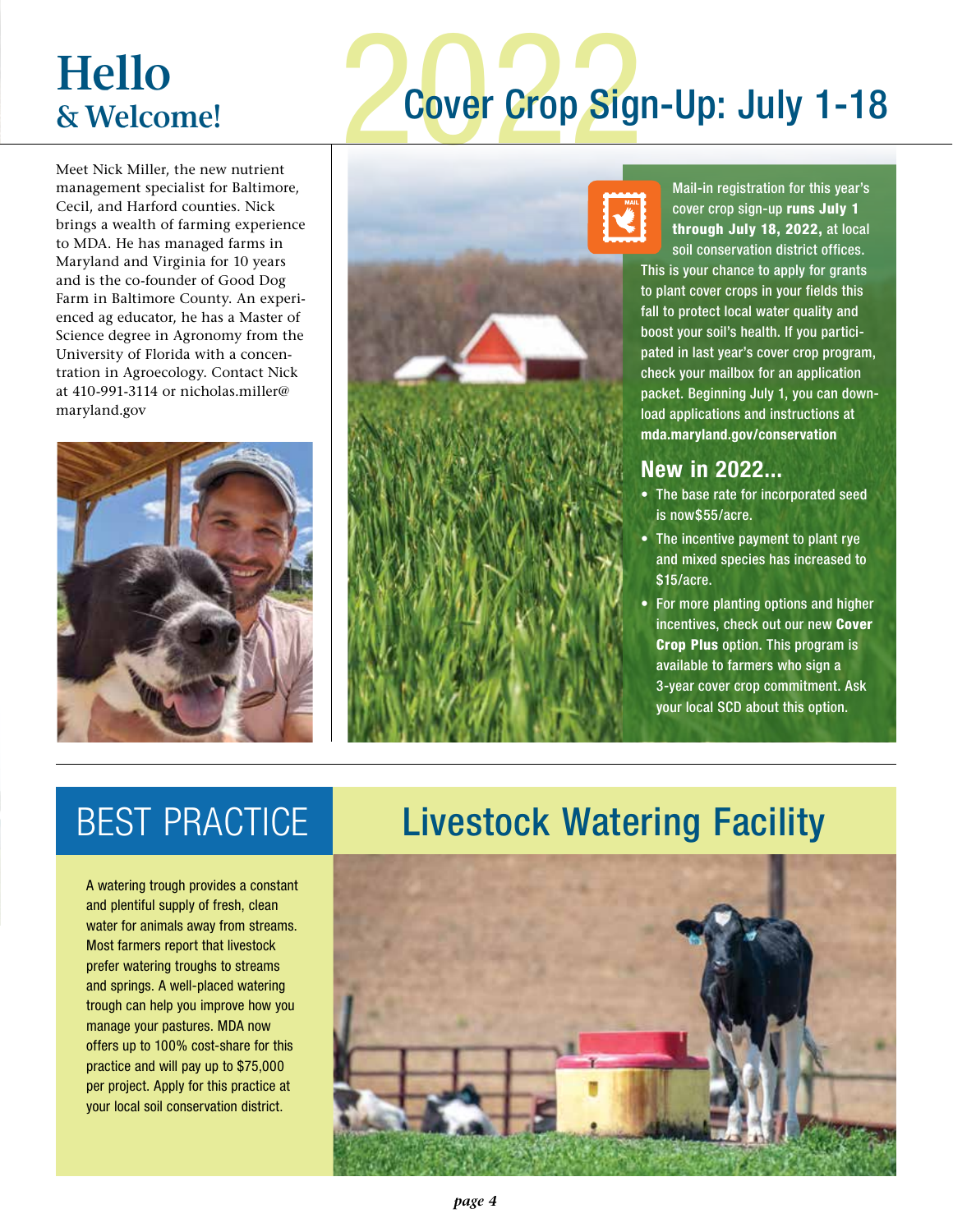

### Urban Update

### **WHAT'S NEW…**

The Urban Program has shifted its certification and license renewal deadlines. Professional Fertilizer Applicators (PFAs) and fertilizer business license holders now have until December 31, 2022 — instead of June 30, 2022 — to renew certifications and licenses. The move was made to help PFAs and businesses keep certificates and licenses up to date by changing the renewal deadline from peak season to off-season. Here's what you need to know:

- PFAs and fertilizer business license holders with valid certifications or licenses that expire June 30, 2022, will be granted extensions until **December 31, 2022.**
- Letters have been mailed to PFAs and license holders announcing this regulatory change to the deadline.
- Keep this letter with your certificate or license as proof that your credentials are valid and up to date.
- Renewal notices for Calendar Year 2023 will be mailed in November and are due to MDA by December 31, 2022.
- The 3 years for PFAs to obtain six continuing education credits will be extended to December 31, 2023.

### **DID YOU KNOW…**

- Business license holders are required to file annual activity reports with the program by March 1.
- These reports summarize nutrients applied to lawns and turf during the previous calendar year.
- A report is required even if no nutrients were applied.
- A report is required if the company goes out of business during the time it was licensed.
- As of May 9, 2022, approximately 91% of license holders had submitted their reports.
- Warning letters have been issued to companies that have not filed their AFARs.

### TRAINING CALENDAR

### **Agricultural Nutrient Management Program**

### **Maryland Nutrient Management Consultant Certification Exam**

| <b>Date</b>                                                | August 5, 2022                                                                                                                                                                                                                                                      |  |
|------------------------------------------------------------|---------------------------------------------------------------------------------------------------------------------------------------------------------------------------------------------------------------------------------------------------------------------|--|
| <b>Format</b>                                              | In Person                                                                                                                                                                                                                                                           |  |
| Locations                                                  | Annapolis                                                                                                                                                                                                                                                           |  |
| <b>Who Should Attend</b>                                   | Individuals who want to become certified to write nutrient management plans<br>for farmers.                                                                                                                                                                         |  |
| <b>How to Register</b>                                     | Visit mda.maryland.gov and type "Nutrient Management Training" in the<br>search box at the top of the page. Follow the link to the exam notice.                                                                                                                     |  |
| <b>Learn and Earn Continuing Education Credits On-Line</b> |                                                                                                                                                                                                                                                                     |  |
| <b>Dates</b>                                               | Our on-demand webinar library lets you earn continuing education credits<br>anytime.                                                                                                                                                                                |  |
| <b>How to Access the</b><br>Webinar Library                | Visit mda.maryland.gov and type "Agricultural Nutrient Management"<br>Webinars" in the search box at the top of the page. Click the link to go to the<br>webinar library. Don't forget to download the quiz for the webinar you plan to<br>attend before you begin. |  |

### **Turfgrass Nutrient Management Program**

| <b>Professional Fertilizer Applicator Certification Training/Exam</b>  |                                                                                                                                     |
|------------------------------------------------------------------------|-------------------------------------------------------------------------------------------------------------------------------------|
| <b>Dates/Locations</b>                                                 | August 3, 2022, Gaithersburg                                                                                                        |
| <b>Who Should Attend</b>                                               | Individuals who want to become certified to apply fertilizer to lawns that they<br>manage. Optional training sessions are available |
| <b>How to Register</b>                                                 | Visit mda.maryland.gov/fertilizer. Check back often for new offerings.                                                              |
| <b>Professional Fertilizer Applicator Continuing Education Classes</b> |                                                                                                                                     |
| <b>Dates</b>                                                           | New two and six credit offerings are being planned and will be posted on the<br>website as soon as they are finalized.              |
| <b>Format</b>                                                          | To be determined.                                                                                                                   |
| <b>Who Should Attend</b>                                               | Certified professional fertilizer applicators who want to renew their<br>certifications.                                            |
| <b>How to Register</b>                                                 | Visit mda.maryland.gov/fertilizer. Check back often for new classes.                                                                |